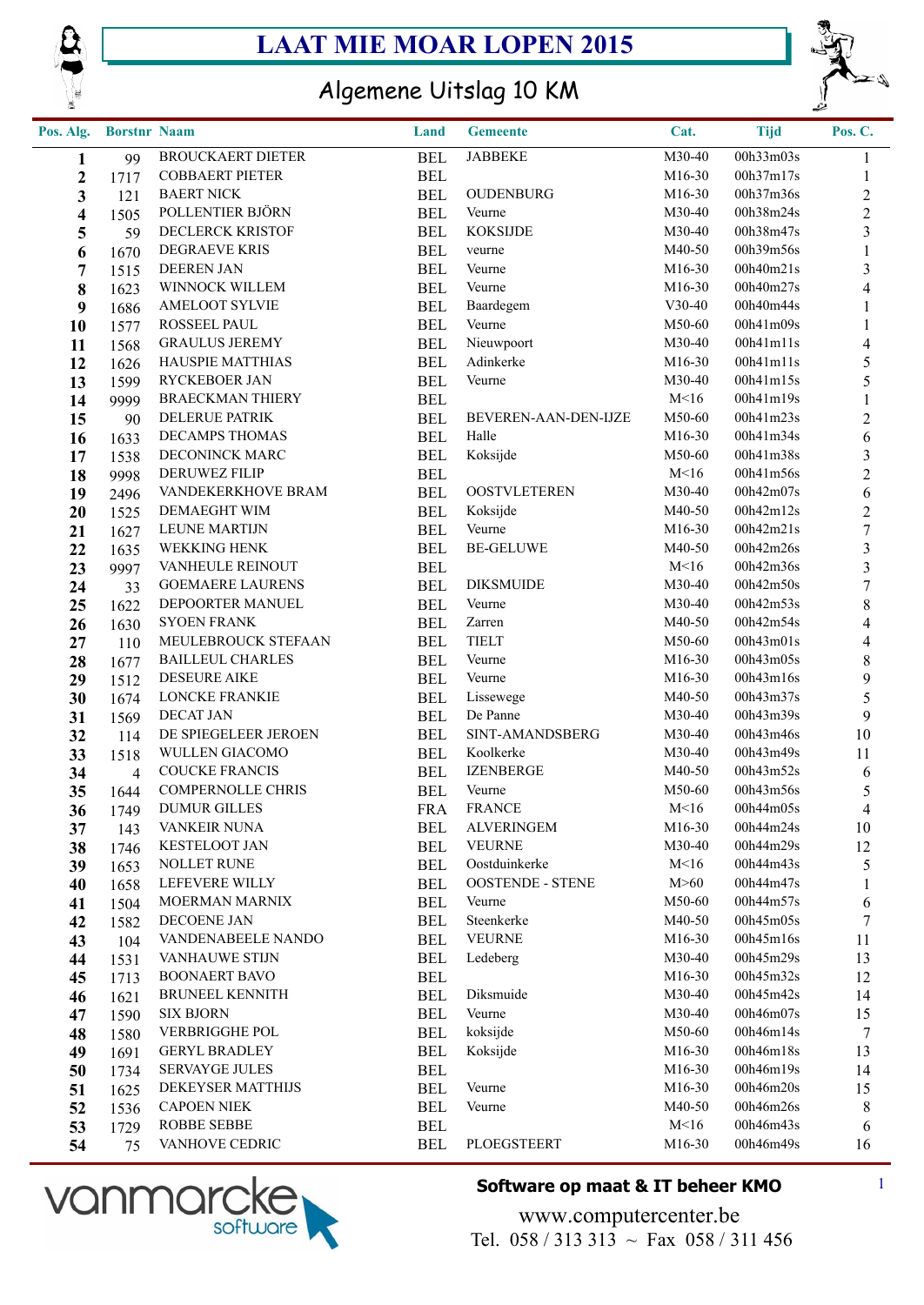



## Algemene Uitslag 10 KM

| Pos. Alg.  | <b>Borstnr Naam</b> |                                             | Land                     | <b>Gemeente</b>      | Cat.               | <b>Tijd</b>            | Pos. C.                 |
|------------|---------------------|---------------------------------------------|--------------------------|----------------------|--------------------|------------------------|-------------------------|
| 55         | 1522                | VANDEN KERCHOVE FERRE                       | <b>BEL</b>               | Veurne               | M16-30             | 00h46m51s              | 17                      |
| 56         | 111                 | VER EECKE STEFAAN                           | <b>BEL</b>               | <b>TIELT</b>         | M50-60             | 00h47m05s              | $8\,$                   |
| 57         | 9996                | <b>BULCKE BART</b>                          | <b>BEL</b>               |                      | M<16               | 00h47m11s              | $\boldsymbol{7}$        |
| 58         | 38                  | DEBRUYNE KOBE                               | <b>BEL</b>               | <b>VEURNE</b>        | M16-30             | 00h47m17s              | $18\,$                  |
| 59         | 2491                | <b>TAVIRN LIEVEN</b>                        | <b>BEL</b>               | <b>DIKSMUIDE</b>     | M16-30             | 00h47m22s              | 19                      |
| 60         | 1501                | DEVINCK TOM                                 | <b>BEL</b>               | Veurne               | M16-30             | 00h47m25s              | $20\,$                  |
| 61         | 1742                | VERBANCK THIBAUT                            | <b>BEL</b>               |                      | M16-30             | 00h47m26s              | 21                      |
| 62         | 57                  | VAN MOORTEL ANTONIE                         | <b>BEL</b>               | <b>VEURNE</b>        | M40-50             | 00h47m27s              | $\boldsymbol{9}$        |
| 63         | 1648                | <b>BEYEN EVA</b>                            | <b>BEL</b>               | Veurne               | V<16               | 00h47m29s              | $\mathbf{1}$            |
| 64         | 1558                | VIEREN KRISTEL                              | <b>BEL</b>               | Hoogstade            | $V50-60$           | 00h47m35s              | $\mathbf{1}$            |
| 65         | 1519                | <b>HIMPENS SIEL</b>                         | <b>BEL</b>               | <b>VEURNE</b>        | M30-40             | 00h47m37s              | 16                      |
| 66         | 1572                | <b>CLOET BART</b>                           | <b>BEL</b>               | veurne               | M40-50             | 00h47m40s              | $10\,$                  |
| 67         | 1657                | DEMAN KAROLIEN                              | <b>BEL</b>               | Veurne(Houtem)       | $V30-40$           | 00h47m46s              | $\overline{c}$          |
| 68         | 1570                | <b>CANT FRANCOIS</b>                        | <b>BEL</b>               | DE PANNE             | M>60               | 00h47m47s              | $\sqrt{2}$              |
| 69         | 1737                | VAN WALLEGHEM OLIVIER                       | <b>BEL</b>               |                      | M16-30             | 00h47m56s              | $22\,$                  |
| 70         | 2332                | VANDENBULCKE FILIP                          | <b>BEL</b>               | <b>KOKSIJDE</b>      | M50-60             | 00h47m57s              | $\boldsymbol{9}$        |
| 71         | 1723                | <b>FORMESYN ROBIN</b>                       | <b>BEL</b>               |                      | M16-30             | 00h48m04s              | 23                      |
| 72         | 1565                | <b>LECOINTERE FREDERIK</b>                  | <b>BEL</b>               | Menen                | M16-30             | 00h48m06s              | 24                      |
| 73         | 1612                | SARRAZYN BRECHT                             | <b>BEL</b>               | Avekapelle           | M30-40             | 00h48m06s              | 17                      |
| 74         | 67                  | DECLERCK DANNY                              | <b>BEL</b>               | <b>DIKSMUIDE</b>     | M30-40             | 00h48m07s              | 18                      |
| 75         | 2414                | FRANCOIS PHILIPPE                           | <b>BEL</b>               | Koksijde             | $V30-40$           | 00h48m09s              | $\mathfrak{Z}$          |
| 76         | 1549                | DESCHRIJVER JAN                             | <b>BEL</b>               | <b>KOKSIJDE</b>      | M30-40             | 00h48m13s              | 19                      |
| 77         | 1736                | VAN SANDE HANA                              | <b>BEL</b>               |                      | $V16-30$           | 00h48m18s              | $\mathbf{1}$            |
| 78         | 117                 | PACKET WIM                                  | <b>BEL</b>               | <b>DIKSMUIDE</b>     | M50-60             | 00h48m27s              | $10\,$                  |
| 79         | 1584                | <b>BERTON DAVY</b>                          | <b>BEL</b>               | <b>LEISELE</b>       | M16-30             | 00h48m29s              | 25                      |
| 80         | 44                  | BERTELOOT BRECHT                            | <b>BEL</b>               | <b>VEURNE</b>        | M30-40             | 00h48m33s              | $20\,$                  |
| 81         | 1604                | <b>DEBLIECK DRIK</b>                        | <b>BEL</b>               | poperinge            | M50-60             | 00h48m36s              | 11                      |
| 82         | 1667                | DE BEVERE HANS                              | <b>BEL</b>               | Veurne               | M30-40             | 00h48m39s              | 21                      |
| 83         | 1628                | ALLEWEIRELDT KOEN                           | <b>BEL</b>               | Beauvoorde           | M40-50             | 00h48m42s              | 11                      |
| 84         | 1591                | FLORIZOONE CHRIS                            | <b>BEL</b>               | veurne               | M50-60             | 00h49m14s              | 12                      |
| 85         | 1642                | VERDOOLAEGE FREDDY                          | <b>BEL</b>               | Veurne               | M40-50             | 00h49m22s              | 12                      |
| 86         | 85                  | DERUYTTER KRIS                              | <b>BEL</b>               | BEVEREN-AAN-DEN-IJZE | M40-50             | 00h49m26s              | 13                      |
| 87         | 1714                | <b>VERKEST MATTHIAS</b>                     | <b>BEL</b>               |                      | M16-30             | 00h49m30s              | 26                      |
| 88         | 1687                | PROVOOST CÉDRIC                             | <b>BEL</b>               | Diksmuide            | M30-40             | 00h49m31s              | 22                      |
| 89         | 1689                | <b>DEFERME BART</b>                         | <b>BEL</b>               | <b>DIKSMUIDE</b>     | M30-40             | 00h49m39s              | 23                      |
| 90         | 1533                | DE RYCKER TONY                              | <b>BEL</b>               | <b>VEURNE</b>        | M40-50             | 00h49m48s              | 14                      |
| 91         | 1659                | DESRAMAULT MATTHEW                          | BEL                      | Alveringem           | M16-30             | 00h49m51s              | 27                      |
| 92         | 1517                | DEHAESE SANDER                              | <b>BEL</b>               | veurne               | M16-30             | 00h49m52s              | $28\,$                  |
| 93         | 1559                | <b>FAGOO DIRK</b>                           | <b>BEL</b>               | Hoogstade            | M50-60             | 00h49m54s              | 13                      |
| 94         | 142                 | <b>COTTRY STIJN</b>                         | <b>BEL</b>               | <b>VEURNE</b>        | M30-40             | 00h49m58s              | 24                      |
| 95         | 31                  | <b>BATTEL LUC</b>                           | <b>BEL</b>               | OOSTDUINKERKE        | M>60               | 00h50m01s              | $\mathfrak{Z}$          |
| 96         | 1560                | <b>VERFAILLIE KRISTIN</b>                   | <b>BEL</b>               | <b>VEURNE</b>        | $V50-60$           | 00h50m19s              | $\overline{c}$          |
| 97         | 1579                | THIEREN MARNIX                              | <b>BEL</b>               | leffinge             | M>60               | 00h50m25s              | $\overline{\mathbf{4}}$ |
| 98         | 1539                | <b>BARTHOLOMEUS PIETER</b>                  | <b>BEL</b>               | Oostduinkerke        | M30-40             | 00h50m26s              | 25                      |
| 99         | 1695                | VANTHOURNOUT SAM                            | BEL                      | Alveringem           | M<16               | 00h50m28s              | $\,8\,$                 |
| <b>100</b> | 1694                | VANTHOURNOUT KURT                           | <b>BEL</b>               | Alveringem           | M40-50             | 00h50m28s<br>00h50m29s | 15                      |
| <b>101</b> | 136                 | HALEWYCK THIBAULD                           | <b>BEL</b>               | <b>KOKSIJDE</b>      | M16-30             |                        | 29                      |
| 102        | 37                  | DEBRUYNE ZITA                               | BEL                      | <b>VEURNE</b>        | V<16               | 00h50m31s              | $\overline{2}$          |
| 103        | 9                   | <b>SUPPLY JEROEN</b><br><b>BLIECK HANNE</b> | <b>BEL</b>               | Adinkerke            | M16-30<br>$V16-30$ | 00h50m33s<br>00h50m36s | 30                      |
| 104        | 1601                | LEGRAND MARIO                               | <b>BEL</b>               | <b>OOSTDUINKERKE</b> | M16-30             | 00h50m40s              | $\overline{c}$<br>31    |
| 105        | 116                 | VONDERLYWER FRANK                           | <b>BEL</b><br><b>BEL</b> | <b>VEURNE</b>        | M40-50             | 00h50m49s              | 16                      |
| 106        | 5                   | TEMPELAERE MAARTEN                          | <b>BEL</b>               | <b>ADINKERKE</b>     | M16-30             | 00h50m52s              | 32                      |
| 107        | 1550                | DECADT ANNELIES                             | <b>BEL</b>               | Veurne               | $V16-30$           | 00h50m56s              | $\mathfrak{Z}$          |
| 108        | 1639                |                                             |                          |                      |                    |                        |                         |



### **Software op maat & IT beheer KMO** 2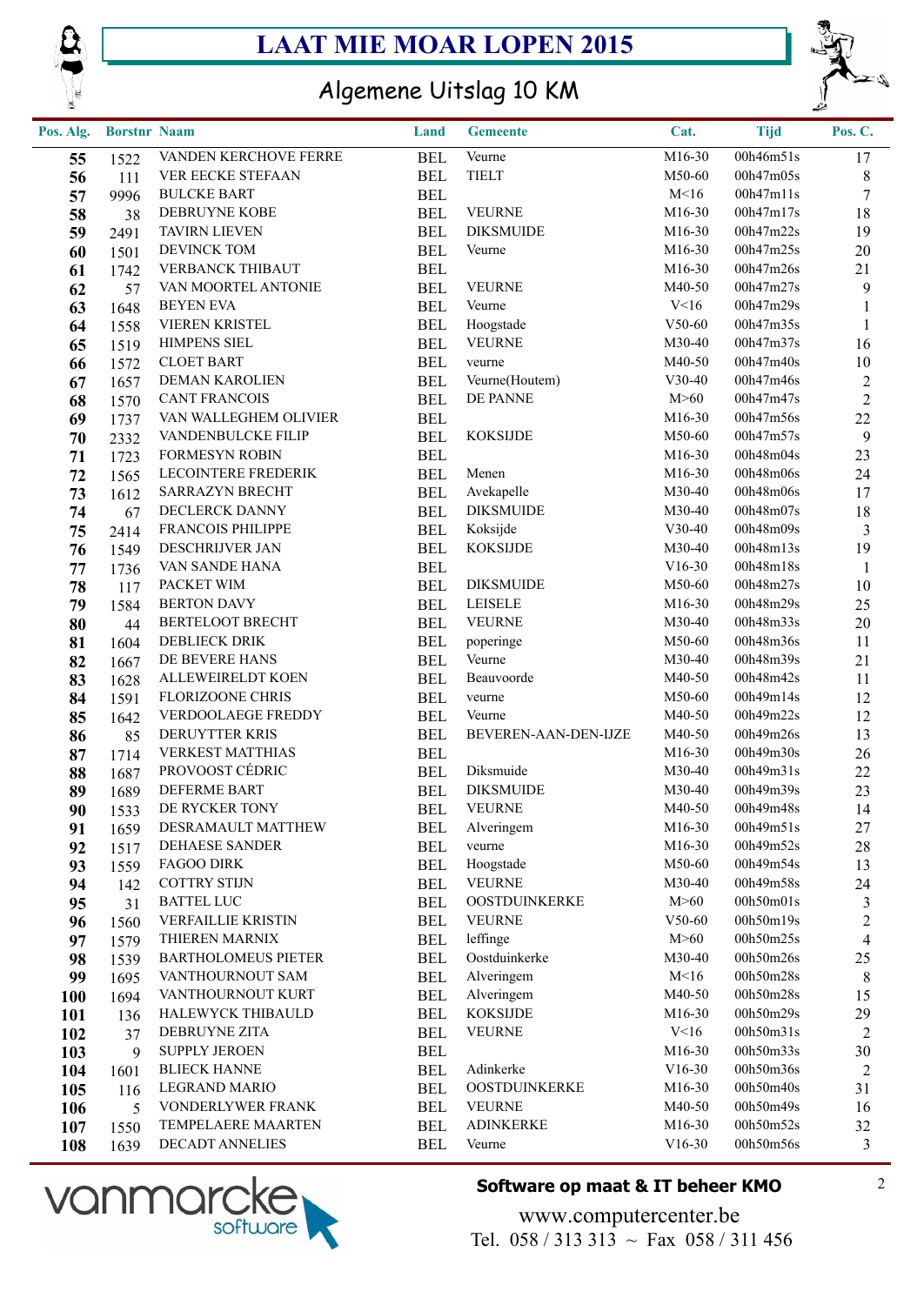



## Algemene Uitslag 10 KM

| Pos. Alg.  | <b>Borstnr Naam</b> |                                        | Land                     | <b>Gemeente</b>         | Cat.             | <b>Tijd</b>            | Pos. C.        |
|------------|---------------------|----------------------------------------|--------------------------|-------------------------|------------------|------------------------|----------------|
| 109        | 2495                | DEBLOCK SOPHIE                         | <b>BEL</b>               | DE PANNE                | $V30-40$         | 00h50m58s              | $\overline{4}$ |
| <b>110</b> | 41                  | <b>BAILLEUL FILIP</b>                  | BEL                      | <b>VEURNE</b>           | M30-40           | 00h51m02s              | 26             |
| 111        | 1578                | DEBRUYNE BRIGITTE                      | <b>BEL</b>               | Veurne                  | $V40-50$         | 00h51m19s              | $\mathbf{1}$   |
| 112        | 1647                | VAN BRANTEGHEM ZEN                     | <b>BEL</b>               | <b>KOKSIJDE</b>         | M16-30           | 00h51m19s              | 33             |
| 113        | 1571                | <b>JANSSENS ANDRÉ</b>                  | <b>BEL</b>               | De panne                | M>60             | 00h51m20s              | $5\,$          |
| 114        | 1640                | <b>GLORIE PIETER</b>                   | <b>BEL</b>               | Veurne                  | M16-30           | 00h51m21s              | 34             |
| 115        | 1523                | DEPAEPE NORBERT                        | <b>BEL</b>               | Veurne                  | M>60             | 00h51m22s              | 6              |
| 116        | 1598                | MONCAREY PETER                         | <b>BEL</b>               | Meerbeke                | M30-40           | 00h51m32s              | 27             |
| 117        | 1581                | DEDEURWAERDER STIJN                    | <b>BEL</b>               | oudenburg               | M30-40           | 00h51m36s              | $28\,$         |
| 118        | 1700                | HANSSENS STEVEN                        | <b>BEL</b>               | Diksmuide               | M16-30           | 00h51m37s              | 35             |
| 119        | 1593                | <b>GEVAERT SOPHIE</b>                  | <b>BEL</b>               | Veurne                  | $V40-50$         | 00h51m44s              | 2              |
| 120        | 1556                | <b>LAGATIE LAURENS</b>                 | <b>BEL</b>               | DE PANNE                | M16-30           | 00h51m52s              | 36             |
| 121        | 16                  | <b>HAICK JOS</b>                       | <b>BEL</b>               | <b>VEURNE</b>           | M50-60           | 00h51m53s              | 14             |
| 122        | 86                  | <b>GEENEN GEERT</b>                    | <b>BEL</b>               | DE PANNE                | M40-50           | 00h51m54s              | 17             |
| 123        | 58                  | <b>GUNST JOHN</b>                      | <b>BEL</b>               | <b>VEURNE</b>           | M40-50           | 00h52m03s              | 18             |
| 124        | 87                  | <b>STEYAERT HANS</b>                   | BEL                      | DE PANNE                | M40-50           | 00h52m05s              | 19             |
| 125        | 45                  | <b>COGHE GERT</b>                      | <b>BEL</b>               | <b>VEURNE</b>           | M40-50           | 00h52m13s              | 20             |
| 126        | 1566                | <b>LECOINTERE GHISLAIN</b>             | <b>BEL</b>               | Menen                   | M50-60           | 00h52m18s              | 15             |
| 127        | 1503                | <b>CERDOBBEL AN</b>                    | <b>BEL</b>               | <b>NEVELE</b>           | $V30-40$         | 00h52m21s              | $\mathfrak{S}$ |
| 128        | 1663                | WILLEMS KEVIN                          | <b>BEL</b>               | Brugge (Assebroek)      | M16-30           | 00h52m25s              | 37             |
| 129        | 1669                | <b>LEGEIN BJORN</b>                    | <b>BEL</b>               | Veurne                  | M30-40           | 00h52m29s              | 29             |
| 130        | 1595                | DEPECKER RUDY                          | <b>BEL</b>               | moere                   | M40-50           | 00h52m32s              | 21             |
| 131        | 1631                | POLLENTIER BIRGIT                      | <b>BEL</b>               | Halle                   | $V16-30$         | 00h52m42s              | $\overline{4}$ |
| 132        | 26                  | <b>ONBEKEND</b>                        | <b>BEL</b>               |                         | M16-30           | 00h52m47s              | 38             |
| 133        | 1544                | <b>DEMEIS NIKI</b>                     | <b>BEL</b>               | ZWEVEGEM                | M30-40           | 00h52m59s              | 30             |
| 134        | 1661                | QIAO LIANG                             | <b>BEL</b>               | Veurne                  | M30-40           | 00h53m01s              | 31             |
| 135        | 1500                | <b>DURON STEF</b>                      | <b>BEL</b>               | Vinkem                  | M>60             | 00h53m02s              | $\overline{7}$ |
| 136        | 1636                | <b>BOUDEWEEL BART</b>                  | <b>BEL</b>               | OOSTDUINKERKE           | M16-30           | 00h53m05s              | 39             |
| 137        | 1529                | <b>STAELENS MATTHIAS</b>               | <b>BEL</b>               | <b>KOKSIJDE</b>         | M16-30           | 00h53m07s              | 40             |
| 138        | 1745                | <b>STICKER ELISE</b>                   | <b>BEL</b>               | <b>VEURNE</b>           | $V16-30$         | 00h53m08s              | $\mathfrak{S}$ |
| 139        | 1673                | DESOMER NICO                           | <b>BEL</b>               | De Panne                | M40-50           | 00h53m10s              | 22             |
| 140        | 1637                | <b>JANSSEUNE DENIS</b>                 | <b>BEL</b>               | Veurne                  | M16-30           | 00h53m19s              | 41             |
| 141        | 1535                | <b>LEGEIN STEPHANIE</b>                | <b>BEL</b>               | Veurne                  | $V40-50$         | 00h53m21s              | $\mathfrak{Z}$ |
| 142        | 1567                | <b>CAPOEN CAROLINE</b>                 | BEL                      | Veurne                  | $V30-40$         | 00h53m23s              | $\sqrt{6}$     |
| 143        | 1692                | VANDENBUSSCHE JOKE                     | <b>BEL</b>               | Veurne                  | $V40-50$         | 00h53m24s              | $\overline{4}$ |
| 144        | 1606                | <b>TROOSTER KATRIEN</b>                | <b>BEL</b>               | Oostduinkerke           | $V30-40$         | 00h53m26s              | $\tau$         |
| 145        | 1690                | <b>LAPLASSE ANNE</b>                   | BEL                      | Koksijde                | $V40-50$         | 00h53m26s              | 5              |
| 146        | 1607                | DEVROYE MINKE                          | <b>BEL</b>               | Booitshoeke             | $V40-50$         | 00h53m27s              | 6              |
| 147        | 1551                | VERGAERDE GUILLERMO                    | <b>BEL</b>               | <b>ADINKERKE</b>        | M30-40           | 00h53m27s              | 32             |
| 148        | 71                  | <b>SCHOLLIER DIETER</b>                | <b>BEL</b>               | <b>KOKSIJDE</b>         | M16-30           | 00h53m29s              | 42             |
| 149        | 1688                | HATSE BERNARD                          | <b>BEL</b>               | Oostduinkerke<br>Veurne | M50-60           | 00h53m29s              | 16             |
| 150        | 1671                | THIEREN JOHAN<br><b>VERSTRAETE WIM</b> | <b>BEL</b>               | Veurne                  | M40-50<br>M40-50 | 00h53m33s<br>00h53m44s | 23<br>24       |
| 151        | 1594                | <b>CLARYSSE PASCAL</b>                 | <b>BEL</b>               | <b>KOKSIJDE</b>         | M40-50           | 00h53m46s              |                |
| 152        | 63                  | <b>AMELOTT KLAAS</b>                   | <b>BEL</b>               | <b>VEURNE</b>           | M30-40           | 00h53m51s              | 25             |
| 153        | 1557                | <b>ESSEL LEEN</b>                      | <b>BEL</b><br><b>BEL</b> |                         | $V30-40$         | 00h53m55s              | 33             |
| 154        | 1682                | <b>BARZEELE KAROLIEN</b>               | <b>BEL</b>               | Veurne<br><b>VEURNE</b> | $V16-30$         | 00h54m00s              | 8<br>6         |
| 155        | 1509                | DECLERCK KATRIEN                       | <b>BEL</b>               | Oostduinkerke           | $V40-50$         | 00h54m02s              | 7              |
| 156        | 1652                | <b>HUYGHE EVELIEN</b>                  | <b>BEL</b>               | Oostvleteren            | $V30-40$         | 00h54m03s              | 9              |
| 157        | 1534                | RYCKEBOER DAVID                        | <b>BEL</b>               | Veurne                  | M40-50           | 00h54m06s              | 26             |
| 158<br>159 | 1693<br>1649        | DAMBRINE BRUNO                         | <b>BEL</b>               | <b>KOKSIJDE</b>         | M>60             | 00h54m13s              | 8              |
| <b>160</b> | 9995                | LOUWAGIE KAREL                         | <b>BEL</b>               |                         | M < 16           | 00h54m13s              | 9              |
| 161        | 9994                | <b>BOUDRY MALIKA</b>                   | <b>BEL</b>               |                         | V<16             | 00h54m14s              | 3              |
| 162        | 1632                | <b>BONHOMME PETER</b>                  | <b>BEL</b>               | Oostduinkerke           | M40-50           | 00h54m16s              | 27             |
|            |                     |                                        |                          |                         |                  |                        |                |



### **Software op maat & IT beheer KMO** 3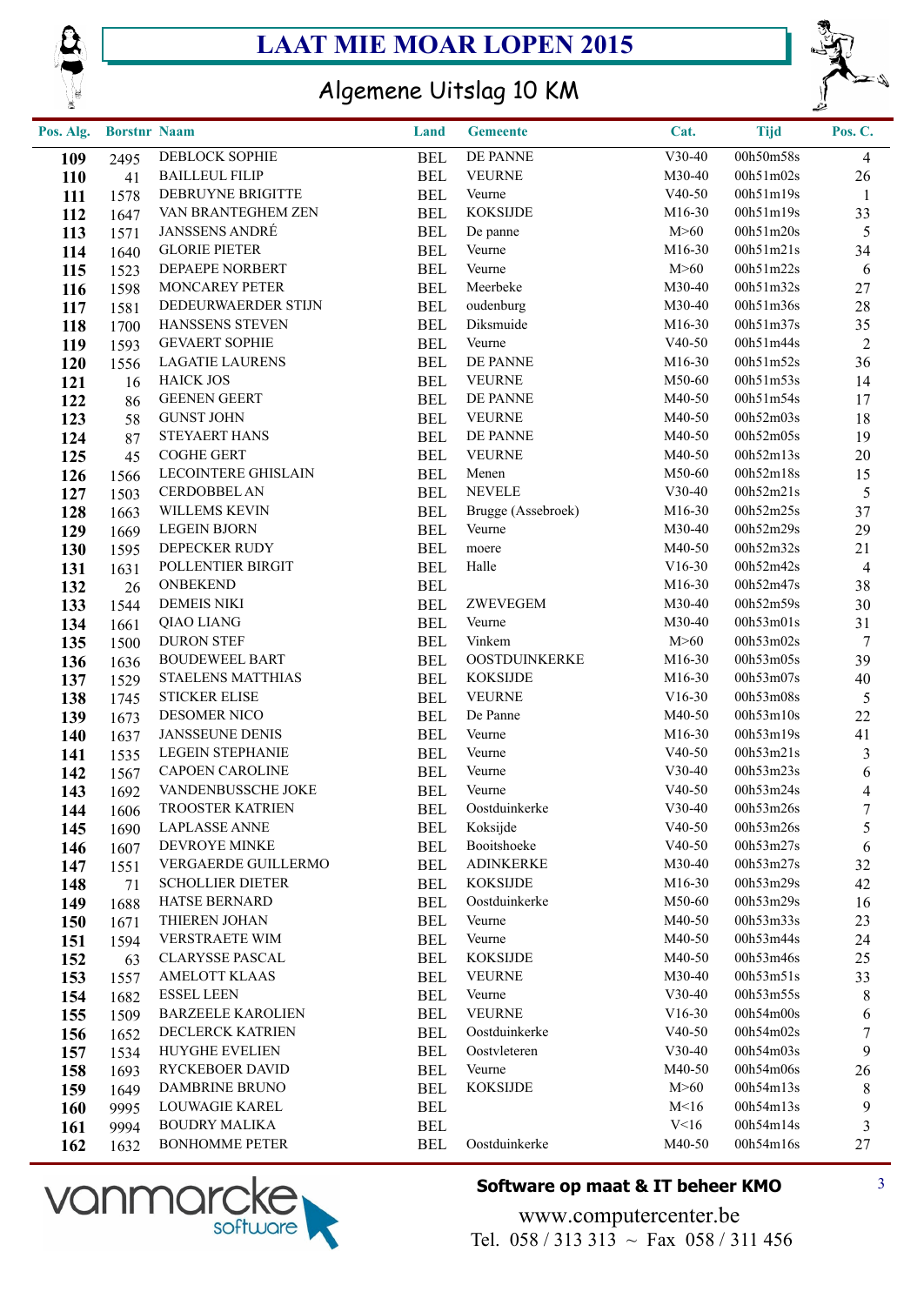



## Algemene Uitslag 10 KM

| Pos. Alg. | <b>Borstnr Naam</b> |                         | Land       | <b>Gemeente</b>  | Cat.     | <b>Tijd</b> | Pos. C.         |
|-----------|---------------------|-------------------------|------------|------------------|----------|-------------|-----------------|
| 163       | 66                  | VANHOVE ANTHONY         | <b>FRA</b> | 59122            | $V40-50$ | 00h54m17s   | 8               |
| 164       | 1711                | DHAENINCK SIGRID        | <b>BEL</b> | veurne           | $V30-40$ | 00h54m45s   | 10              |
| 165       | 89                  | LEICHER LUC             | <b>BEL</b> | <b>VEURNE</b>    | M>60     | 00h54m45s   | 9               |
| 166       | 128                 | DEGRIECK SEBASTIEN      | <b>BEL</b> | <b>VEURNE</b>    | M16-30   | 00h54m47s   | 43              |
| 167       | 1510                | DEPUYDT JAN             | <b>BEL</b> | Kortemark        | M40-50   | 00h54m48s   | $28\,$          |
| 168       | 1712                | <b>BONNEZ BEATRIJS</b>  | <b>BEL</b> |                  | V<16     | 00h54m50s   | $\overline{4}$  |
| 169       | 1561                | DERIDDER KENJY          | <b>BEL</b> | Veurne           | M40-50   | 00h54m56s   | 29              |
| 170       | 127                 | PATTYN WIM              | <b>BEL</b> | <b>VEURNE</b>    | M16-30   | 00h54m57s   | 44              |
| 171       | 1662                | RYCKEBOER THOMAS        | <b>BEL</b> | veurne           | M30-40   | 00h54m58s   | 34              |
| 172       | 1665                | <b>SUWIER MARC</b>      | <b>BEL</b> | Veurne           | M50-60   | 00h55m04s   | 17              |
| 173       | 1540                | <b>COUSSEMENT FRANS</b> | <b>BEL</b> | steenkerke       | M50-60   | 00h55m13s   | 18              |
| 174       | 1530                | DEPOTTER PATRICK        | <b>BEL</b> | Veurne           | M50-60   | 00h55m19s   | 19              |
| 175       | 1543                | <b>BOONAERT JOHAN</b>   | <b>BEL</b> | Veurne           | M50-60   | 00h55m20s   | 20              |
| 176       | 1587                | <b>DOLFEN FREDDY</b>    | <b>BEL</b> | veurne           | M50-60   | 00h55m21s   | 21              |
| 177       | 1576                | VANBECELAERE DIRK       | <b>BEL</b> | Veurne           | M50-60   | 00h55m21s   | $22\,$          |
| 178       | 47                  | BRUCKHILDER HANS JORIS  | <b>GER</b> | <b>KEULEN</b>    | M>60     | 00h55m22s   | 10              |
| 179       | 1656                | <b>HINTJES KURT</b>     | <b>BEL</b> | Veurne           | M40-50   | 00h55m25s   | 30              |
| 180       | 1645                | DELBARRE MATTHIJS       | <b>BEL</b> | Veurne           | M16-30   | 00h55m28s   | 45              |
| 181       | 1600                | <b>ROMON JOKE</b>       | <b>BEL</b> | Veurne           | $V30-40$ | 00h55m30s   | 11              |
| 182       | 1562                | NAESSENS WANNES         | <b>BEL</b> | Veurne           | M<16     | 00h55m36s   | 10              |
| 183       | 1685                | <b>BALDUCK KLAAS</b>    | <b>BEL</b> | oostduinkerke    | M40-50   | 00h55m40s   | 31              |
| 184       | 1718                | <b>COULIER QUENTIN</b>  | <b>BEL</b> |                  | M16-30   | 00h55m49s   | 46              |
| 185       | 91                  | <b>LOUWASIE NOEL</b>    | <b>BEL</b> | <b>HOOGSTADE</b> | M50-60   | 00h56m01s   | 23              |
| 186       | 1696                | DEBOU PETRO             | <b>BEL</b> | Steenkerke       | M30-40   | 00h56m25s   | 35              |
| 187       | 32                  | HUBRECHT FREDERIK       | <b>BEL</b> | <b>VEURNE</b>    | M30-40   | 00h56m26s   | 36              |
| 188       | 106                 | DEBRUYNE LIEVE          | <b>BEL</b> | <b>KOKSIJDE</b>  | $V30-40$ | 00h56m29s   | 12              |
| 189       | 1704                | <b>CHAMON ILSE</b>      | <b>BEL</b> | <b>KOKSIJDE</b>  | $V30-40$ | 00h56m29s   | 13              |
| 190       | 1575                | <b>VILAIN AMBER</b>     | <b>BEL</b> | vleteren         | $V16-30$ | 00h56m36s   | $7\phantom{.0}$ |
| 191       | 1546                | <b>SOENENS WOUTER</b>   | <b>BEL</b> | <b>VEURNE</b>    | M40-50   | 00h56m38s   | 32              |
| 192       | 1725                | <b>MAHIEU NICK</b>      | <b>BEL</b> |                  | M30-40   | 00h56m49s   | 37              |
| 193       | 1747                | DE KINNE PATRICK        | <b>BEL</b> | <b>VEURNE</b>    | M40-50   | 00h56m53s   | 33              |
| 194       | 18                  | DE GRAVE ERIC           | <b>BEL</b> | <b>GISTEL</b>    | M30-40   | 00h57m14s   | 38              |
| 195       | 1532                | <b>VERBANCK LIES</b>    | <b>BEL</b> | Adinkerke        | $V16-30$ | 00h57m17s   | $\,8\,$         |
| 196       | 1724                | <b>GHYSELEN WOUTER</b>  | <b>BEL</b> |                  | M16-30   | 00h57m18s   | 47              |
| 197       | 1715                | <b>CALCOEN ROBBE</b>    | <b>BEL</b> |                  | M16-30   | 00h57m18s   | 48              |
| 198       | 1574                | <b>CALLENS TOM</b>      | <b>BEL</b> | koksijde         | M40-50   | 00h57m20s   | 34              |
| 199       | 1511                | REGHEERE FILIP          | <b>BEL</b> | <b>VEURNE</b>    | M30-40   | 00h57m34s   | 39              |
| 200       | 1563                | <b>AERTS VICKY</b>      | <b>BEL</b> | Veurne           | $V30-40$ | 00h57m39s   | 14              |
| 201       | 9993                | <b>BULCKE CHRISTINE</b> | <b>BEL</b> |                  | V<16     | 00h57m39s   | $\mathfrak{S}$  |
| 202       | 1609                | STEPMAN FRANK           | <b>BEL</b> | Koksijde         | M50-60   | 00h57m41s   | 24              |
| 203       | 103                 | VAN DE FRAELE GEERT     | <b>BEL</b> | <b>VEURNE</b>    | M30-40   | 00h57m44s   | 40              |
| 204       | 80                  | BRUYNOOGHE BARBARA      | <b>BEL</b> | <b>ADINKERKE</b> | $V16-30$ | 00h57m45s   | $\overline{9}$  |
| 205       | 1643                | PERSYN FRANK            | <b>BEL</b> | Veurne           | M40-50   | 00h57m47s   | 35              |
| 206       | 1732                | <b>SCHEIRLYNCK YVES</b> | <b>BEL</b> |                  | M40-50   | 00h57m48s   | 36              |
| 207       | 1707                | <b>GERMONPRE NIELS</b>  | <b>BEL</b> | Adinkerke        | M16-30   | 00h57m50s   | 49              |
| 208       | 134                 | HUYGHEBAERT TOMMY       | <b>BEL</b> | <b>VEURNE</b>    | M30-40   | 00h57m51s   | 41              |
| 209       | 1583                | <b>HAUSPIE DRIES</b>    | <b>BEL</b> | Veurne           | M40-50   | 00h58m05s   | 37              |
| 210       | 1709                | <b>BEELE LINDSEY</b>    | <b>BEL</b> | booitshoeke      | $V30-40$ | 00h58m10s   | 15              |
| 211       | 1646                | <b>LOOTENS JOHN</b>     | <b>BEL</b> | de panne         | M40-50   | 00h58m13s   | 38              |
| 212       | 1589                | <b>LEHOUCK RONNY</b>    | <b>BEL</b> | Koksijde         | M50-60   | 00h58m21s   | 25              |
| 213       | 1526                | <b>RAMOUDT MEL</b>      | <b>BEL</b> | Veurne           | $V30-40$ | 00h58m46s   | 16              |
| 214       | 25                  | ONBEKEND                | <b>BEL</b> |                  | M16-30   | 00h58m59s   | 50              |
| 215       | 40                  | <b>BAILLEUL KATRIEN</b> | <b>BEL</b> | <b>VEURNE</b>    | $V40-50$ | 00h59m00s   | $\overline{9}$  |
| 216       | 2                   | <b>TANGHE EVELINE</b>   | <b>BEL</b> | <b>KEIEM</b>     | $V30-40$ | 00h59m01s   | 17              |



#### **Software op maat & IT beheer KMO** 4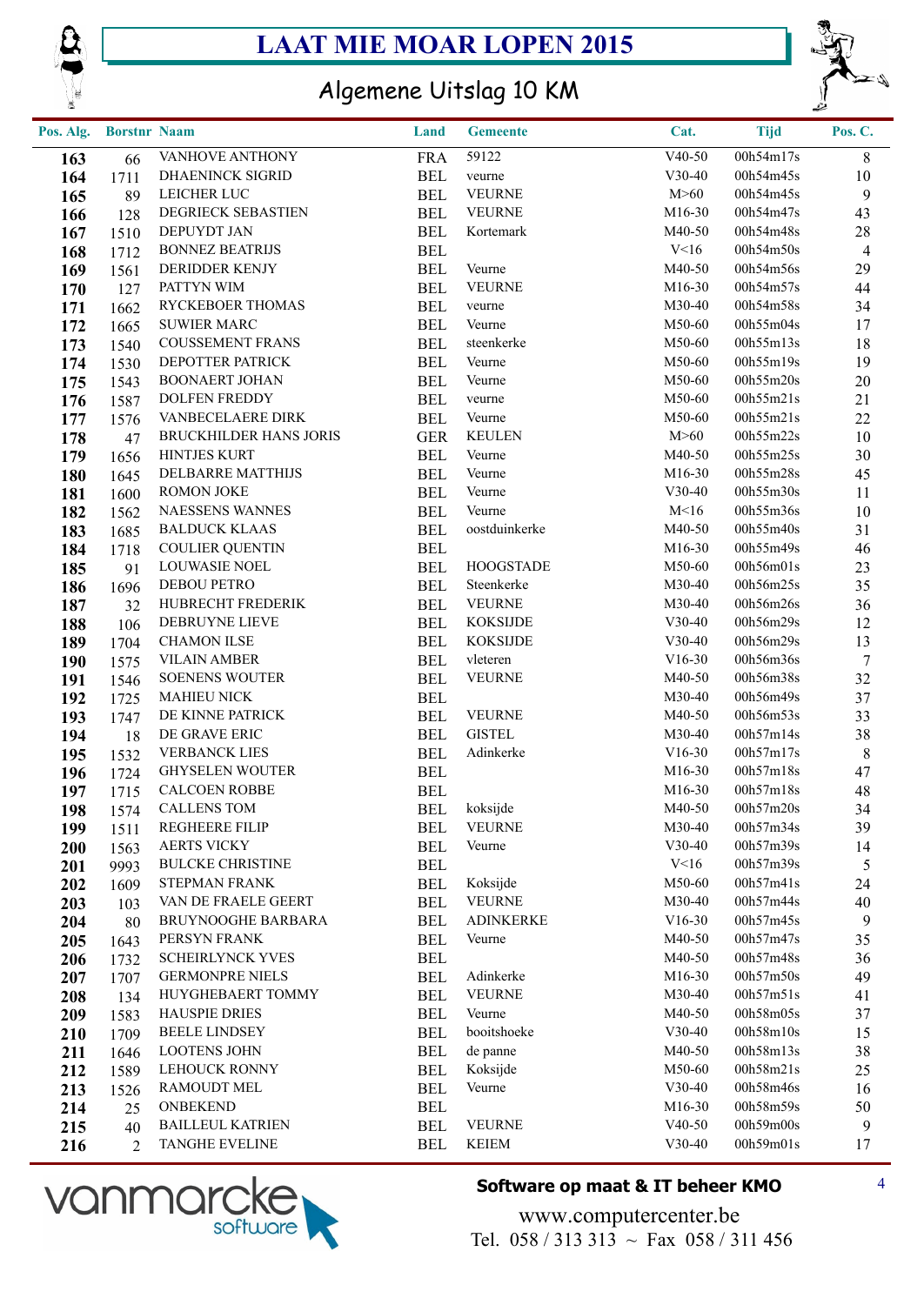



## Algemene Uitslag 10 KM

| Pos. Alg. | <b>Borstnr Naam</b> |                           | Land       | <b>Gemeente</b>  | Cat.     | <b>Tijd</b> | Pos. C.        |
|-----------|---------------------|---------------------------|------------|------------------|----------|-------------|----------------|
| 217       | 1573                | DELANOTE HENK             | <b>BEL</b> | veurne           | M30-40   | 00h59m02s   | 42             |
| 218       | 124                 | <b>BUYSE PIET</b>         | <b>BEL</b> | <b>KOKSIJDE</b>  | M50-60   | 00h59m04s   | 26             |
| 219       | 1611                | <b>DIETER MAES</b>        | <b>BEL</b> | Veurne           | M30-40   | 00h59m13s   | 43             |
| 220       | 1521                | <b>SALEMBIER DIDIER</b>   | <b>BEL</b> | Veurne           | M30-40   | 00h59m20s   | 44             |
| 221       | 1660                | <b>COULIER GRIET</b>      | <b>BEL</b> | Veurne           | $V30-40$ | 00h59m22s   | 18             |
| 222       | 1564                | <b>BRONDEEL GEERT</b>     | <b>BEL</b> | Veurne           | M>60     | 00h59m25s   | 11             |
| 223       | 30                  | DEPUTTER SIEBE            | <b>BEL</b> | <b>VEURNE</b>    | M<16     | 00h59m34s   | 11             |
| 224       | 1731                | <b>SCHEIRLYNCK PAR</b>    | <b>BEL</b> |                  | M<16     | 00h59m35s   | 12             |
| 225       | 1668                | VAN PRAET ROBERT          | <b>BEL</b> | Koksijde         | M>60     | 00h59m49s   | 12             |
| 226       | 1666                | <b>TAHON PASCAL</b>       | <b>BEL</b> | Veurne           | M50-60   | 00h59m52s   | 27             |
| 227       | 1675                | <b>LALOO JUSTINE</b>      | <b>BEL</b> | Veurne           | $V16-30$ | 00h59m55s   | 10             |
| 228       | 1676                | <b>LALOO HANS</b>         | <b>BEL</b> | Veurne           | M40-50   | 00h59m56s   | 39             |
| 229       | 35                  | DEKERVEL MIEKE            | <b>BEL</b> | <b>VEURNE</b>    | $V16-30$ | 01h00m07s   | 11             |
| 230       | 46                  | DAVID JOYCE               | <b>BEL</b> | <b>WESTENDE</b>  | $V16-30$ | 01h00m15s   | 12             |
| 231       | 1664                | BRYSBAERT KARLIEN         | <b>BEL</b> | Veurne           | $V50-60$ | 01h00m23s   | $\mathfrak{Z}$ |
| 232       | 1541                | <b>BILLIET ANN</b>        | <b>BEL</b> | Wingene          | $V40-50$ | 01h00m27s   | $10\,$         |
| 233       | 1651                | VANDENBROUCKE JURGEN      | <b>BEL</b> | Veurne           | M40-50   | 01h00m38s   | 40             |
| 234       | 1650                | <b>STEVENS LISELOTTE</b>  | <b>BEL</b> | Veurne           | $V30-40$ | 01h00m39s   | 19             |
| 235       | 1615                | POLLET LEEN               | <b>BEL</b> | Veurne           | $V30-40$ | 01h00m41s   | 20             |
| 236       | 1537                | JOYE LUC                  | <b>BEL</b> | Roeselare        | M50-60   | 01h00m42s   | $28\,$         |
| 237       | 1508                | PHILIPS VÉRONIQUE         | <b>BEL</b> | <b>VEURNE</b>    | $V40-50$ | 01h00m45s   | 11             |
| 238       | 3                   | <b>FLORIZOONE MARTINE</b> | <b>BEL</b> | <b>VEURNE</b>    | $V40-50$ | 01h00m45s   | 12             |
| 239       | 1542                | PINSON ANTHONY            | <b>BEL</b> | Veurne           | M40-50   | 01h00m51s   | 41             |
| 240       | 94                  | <b>GRUWé KATY</b>         | <b>BEL</b> | <b>VEURNE</b>    | $V40-50$ | 01h00m59s   | 13             |
| 241       | 1528                | DE SMET MARC              | <b>BEL</b> | <b>KOKSIJDE</b>  | M>60     | 01h01m04s   | 13             |
| 242       | 1617                | OREEL BRAM                | <b>BEL</b> | Veurne           | M<16     | 01h01m09s   | 13             |
| 243       | 1641                | <b>VERHAEGHE TIM</b>      | <b>BEL</b> | Diksmuide        | M30-40   | 01h01m11s   | 45             |
| 244       | 1597                | MONCAREY ILSE             | <b>BEL</b> | Veurne           | $V40-50$ | 01h01m15s   | 14             |
| 245       | 1605                | VANDENBERGHE RENATA       | <b>BEL</b> | Veurne           | $V30-40$ | 01h01m16s   | 21             |
| 246       | 1697                | DEBRABANDERE CHARLOTTD    | <b>BEL</b> | Veurne           | $V16-30$ | 01h01m19s   | 13             |
| 247       | 1750                | D'HONDT STEFAAN           | <b>BEL</b> | <b>HOOGLEDE</b>  | M40-50   | 01h01m22s   | 42             |
| 248       | 1585                | CATTEEUW MONIQUE          | <b>BEL</b> | De Panne         | $V50-60$ | 01h01m38s   | $\overline{4}$ |
| 249       | 1683                | <b>BRYSBAERT ELS</b>      | <b>BEL</b> | Veurne           | $V40-50$ | 01h01m40s   | 15             |
| 250       | 1698                | LEUNE KATHLEEN            | <b>BEL</b> | Veurne           | $V40-50$ | 01h01m41s   | 16             |
| 251       | 1608                | <b>MOLLET ANN</b>         | <b>BEL</b> | Koksijde         | $V40-50$ | 01h01m44s   | 17             |
| 252       | 1638                | DEKERVEL CARMEN           | <b>BEL</b> | Veurne           | $V16-30$ | 01h02m01s   | 14             |
| 253       | 1702                | <b>TAVERNIER GOEDELE</b>  | <b>BEL</b> | izenberge        | $V30-40$ | 01h02m18s   | 22             |
| 254       | 2486                | <b>CRUL KATRIEN</b>       | <b>BEL</b> | <b>IZENBERGE</b> | $V30-40$ | 01h02m19s   | 23             |
| 255       | 1721                | DESCHEEMAEKER ARTHUR      | <b>BEL</b> |                  | M16-30   | 01h02m32s   | 51             |
| 256       | 1588                | LEHOUCK LIESELOTTE        | <b>BEL</b> | Veurne           | $V30-40$ | 01h02m51s   | 24             |
| 257       | 1629                | DE PILLECYN DELPHINE      | <b>BEL</b> | adinkerke        | $V30-40$ | 01h02m52s   | 25             |
| 258       | 72                  | STOCKELYNCK KATRIEN       | <b>BEL</b> | <b>OOSTENDE</b>  | M40-50   | 01h02m59s   | 43             |
| 259       | 1624                | DEKEUNINCK LEO            | <b>BEL</b> | Veurne           | M50-60   | 01h03m06s   | 29             |
| 260       | 70                  | COCHETEUX NATHALIE        | <b>BEL</b> | <b>KOKSIJDE</b>  | $V16-30$ | 01h03m24s   | 15             |
| 261       | 1616                | OREEL ANDREW              | <b>BEL</b> | Veurne           | M40-50   | 01h03m35s   | 44             |
| 262       | 1672                | <b>DUJARDIN JOKE</b>      | <b>BEL</b> | veurne           | $V16-30$ | 01h03m38s   | 16             |
| 263       | 1743                | <b>ONBEKEND</b>           | <b>BEL</b> |                  | M16-30   | 01h03m48s   | 52             |
| 264       | 1726                | NOLLET BAPTIST            | <b>BEL</b> |                  | M<16     | 01h03m55s   | 14             |
| 265       | 1739                | VANDAELE TOON             | <b>BEL</b> |                  | M16-30   | 01h03m57s   | 53             |
| 266       | 1614                | WITTOUCK KIM              | <b>BEL</b> | Aalter           | $V16-30$ | 01h04m02s   | 17             |
| 267       | 1602                | SARRAZYN NATHALIE         | <b>BEL</b> | Leisele          | $V16-30$ | 01h04m04s   | 18             |
| 268       | 9992                | DEMURY DAPHNE             | <b>BEL</b> |                  | V<16     | 01h04m05s   | 6              |
| 269       | 9991                | VRIENDIN DAPHNE           | <b>BEL</b> |                  | V<16     | 01h04m06s   | $\tau$         |
| 270       | 1740                | VANDERMEEREN LAURA        | <b>BEL</b> |                  | $V16-30$ | 01h04m07s   | 19             |



### **Software op maat & IT beheer KMO** 5